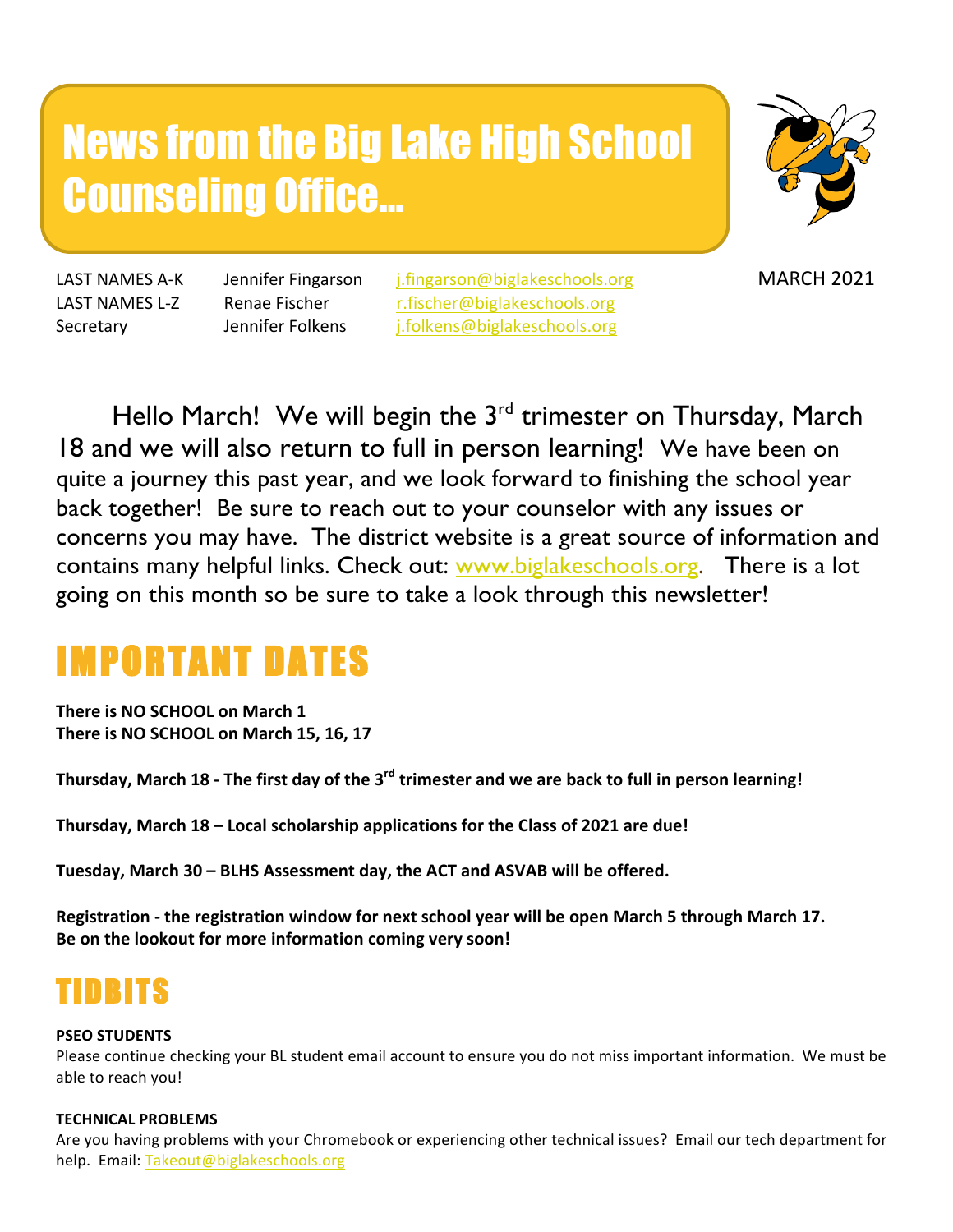# COLLEGE INFO

# **COLLEGE REPRESENTATIVES**

At this time, college representatives will not be visiting high schools in person. However, many schools are offering virtual appointments, and many are also offering scheduled college tours! Just go to any college website of your choice and check out their admissions section for more information.

# **College Life in the Twin Ports and Northland Virtual Presentation**

Admissions representatives from *The College of Saint Scholastica, Wisconsin Indianhead Technical College, Lake* Superior College, Fond du Lac Tribal and Community College, Northland College, University of Minnesota-*Duluth,* and *University of Wisconsin-Superior* will be hosting a collaborative Zoom event for high school students to learn more about the Twin Ports and northland area colleges. This event will be held on Tuesday, March 2 at 6 PM. Register for the event using this link: https://z.umn.edu/CollegeInTheNorthland

# **A Virtual Visit with St. Cloud State University**

Associate Director of Admissions, John E. Brown, will be hosting a zoom visit for BLHS students on Thursday, April 15 at **10:00 AM**. All students are welcome to attend via zoom to answer any questions they might have about SCSU. In person students can come to the counseling office with their Chromebook and join in on the session! Just stop by the counseling office for a pass that morning.

Here is the link to join the virtual visit:  $\frac{https://minnstate.zoom.us/s/96490685601}{https://minnstate.zoom.us/s/96490685601}$ 

# TESTING

# **BLHS ASSESSMENT DAY is March 30, 2021**

Juniors and Seniors who signed up by the Feb 5 deadline, will be taking the ACT during the school day on Tuesday, March 30th. The ACT exam will include the writing component, and generally takes about 4.5 hours to complete. Students who signed up to take the ACT will be excused from school that day. As the exam date gets closer, a list will be posted outside of the counseling office with your room assignment for testing day.

**Practice Exam:** We have practice booklets in the Counseling Office! We highly recommend preparing for the ACT by using the practice booklet to become familiar with the test. Especially since the exam will be a paper/pencil test rather than online. Remember to time yourself as you complete each section! Students can drop by the Counseling Office to pick up a booklet.

**Online Test Prep** – Online practice ACT questions are available in your Minnesota Career Information System (MCIS) account. To log into your MCIS account, go to the MCIS website and your username is *first.last21* and your password is *Blake00000#* (your student ID # - may need to use 0 before your ID number to make five digits). Once logged in, you can find the ACT prep under the "My Portfolio" tab and then select "Test Prep".

# **THE ASVAB WILL ALSO BE OFFERED ON MARCH 30!**

The Armed Service Vocational Aptitude Battery (ASVAB) will also be offered on March 30 at Big Lake High School. This exam is typically given to juniors who wish to take it, but it is also open to sophomores and seniors. There is no cost to take this exam. Sign up in the counseling office if you are interested! Deadline to sign up is March 22.

Please do not hesitate to email Ms. Folch if you have any questions. Email: a.folch@biglakeschools.org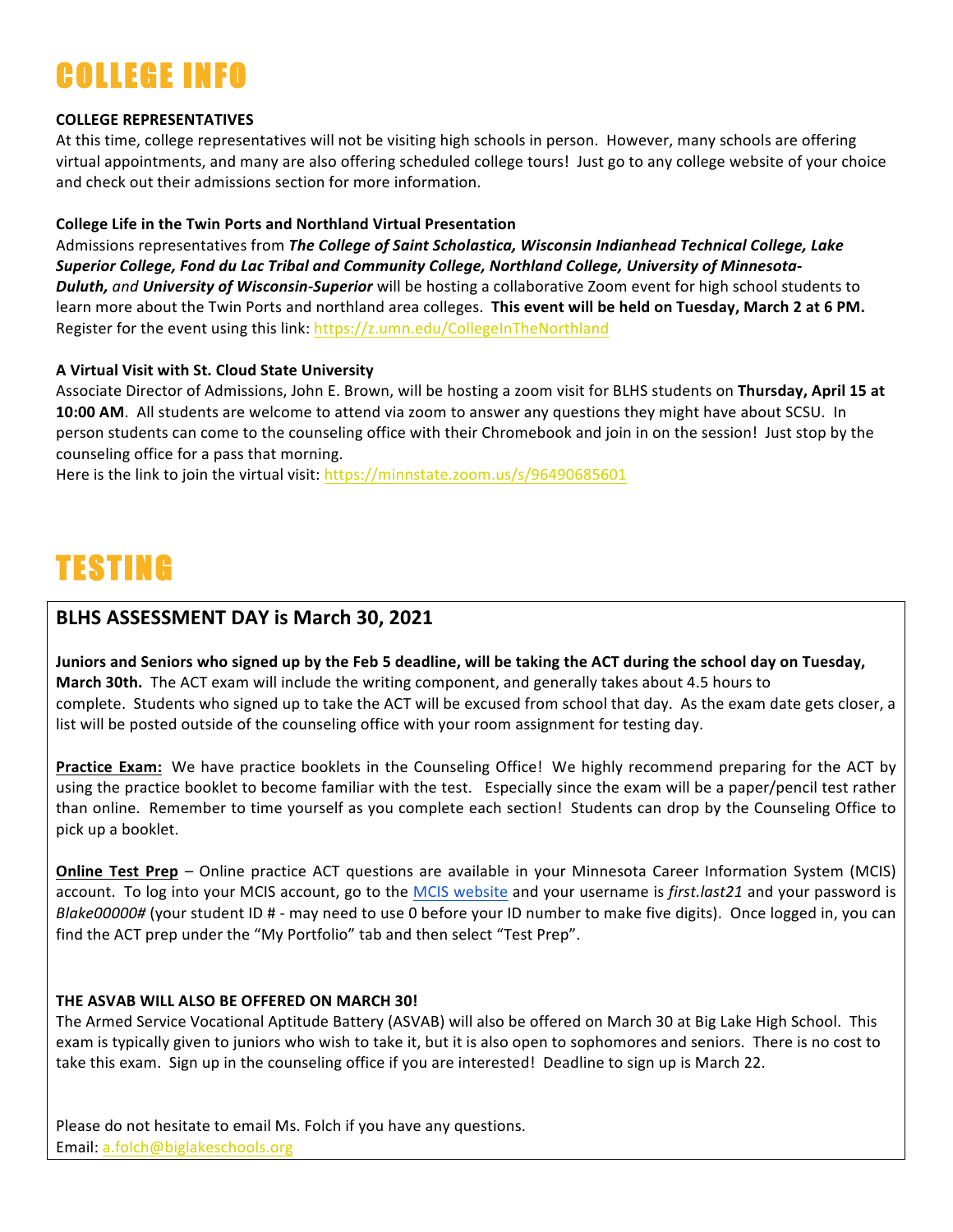### **National ACT/SAT Exams**

The best preparation is a solid high school curriculum. ACT includes four curriculum-based tests - English, Math, Reading, and Science Reasoning. Become familiar with the test content and format by picking up a practice test in the counseling office. Learn appropriate test-taking strategies. See your counselor or media specialist for test preparation materials. Take free practice tests!

Go to www.ACT.org for ACT for information, test dates, registration deadlines, and to register!

Go to www.collegeboard.com for SAT information, test dates, registration deadlines, and to register!

#### **HOW DO I ACCESS MY ACT SCORE?**

ACT recently launched a new online platform called MyACT that allows students to access their scores, register for future tests, and more. MyACT.org is a tool that allows students to register, schedule, and pay for future ACT tests, explore ACT test prep products, and access and send their scores to colleges and institutions of their choice. MyACT.org also contains free college and career planning tools to help students navigate their next steps and provides insight to their interests and how they align to their future goals. Once the scoring process is completed, students will receive their scores in the mail, if they provided their correct mailing address during testing. Their scores will also be available in MyACT. Their mailed score report will contain a supplement providing them with information on how to create a MyACT account that will successfully link to their state testing scores, using their uniquely assigned ACT ID number included on their mailed report.

### **ASVAB**

The Armed Service Vocational Aptitude Battery is typically given to juniors who wish to take it, but is also open to sophomores and seniors.

#### **SELECTIVE SERVICE**

The Government website to register with the Selective Service System is: http://www.sss.gov Men 18 years+ may register online or at the Post Office.

# CLASS OF 2021

# **CLASS OF 2021 INFORMATION REMINDERS:**

Seniors - Please bring in a graduation picture for our hallway bulletin board. GIVE PICTURES TO MS. FOLKENS in the counseling office. (The photos need to be hard copy, not digital, wallet size.) PLEASE put your name on the back of the picture.

#### **FRESHMEN COLLEGE APPLICATIONS**

Most colleges accept applications online. Many also have downloadable versions for you to fill out and mail in. Be sure you let the guidance office know when you have sent your application so a transcript can be sent to the appropriate campus. The sooner you send the application in, the better your chances are for admission. The counselors are happy to help you with your application process.

#### **9 STEPS TO GUIDE AND ADVISE YOUR COLLEGE BOUND STUDENT**

- 1. Continue to monitor academic progress.
- 2. Continue to encourage your son or daughter to be involved in a wide variety of activities and to develop leadership skills.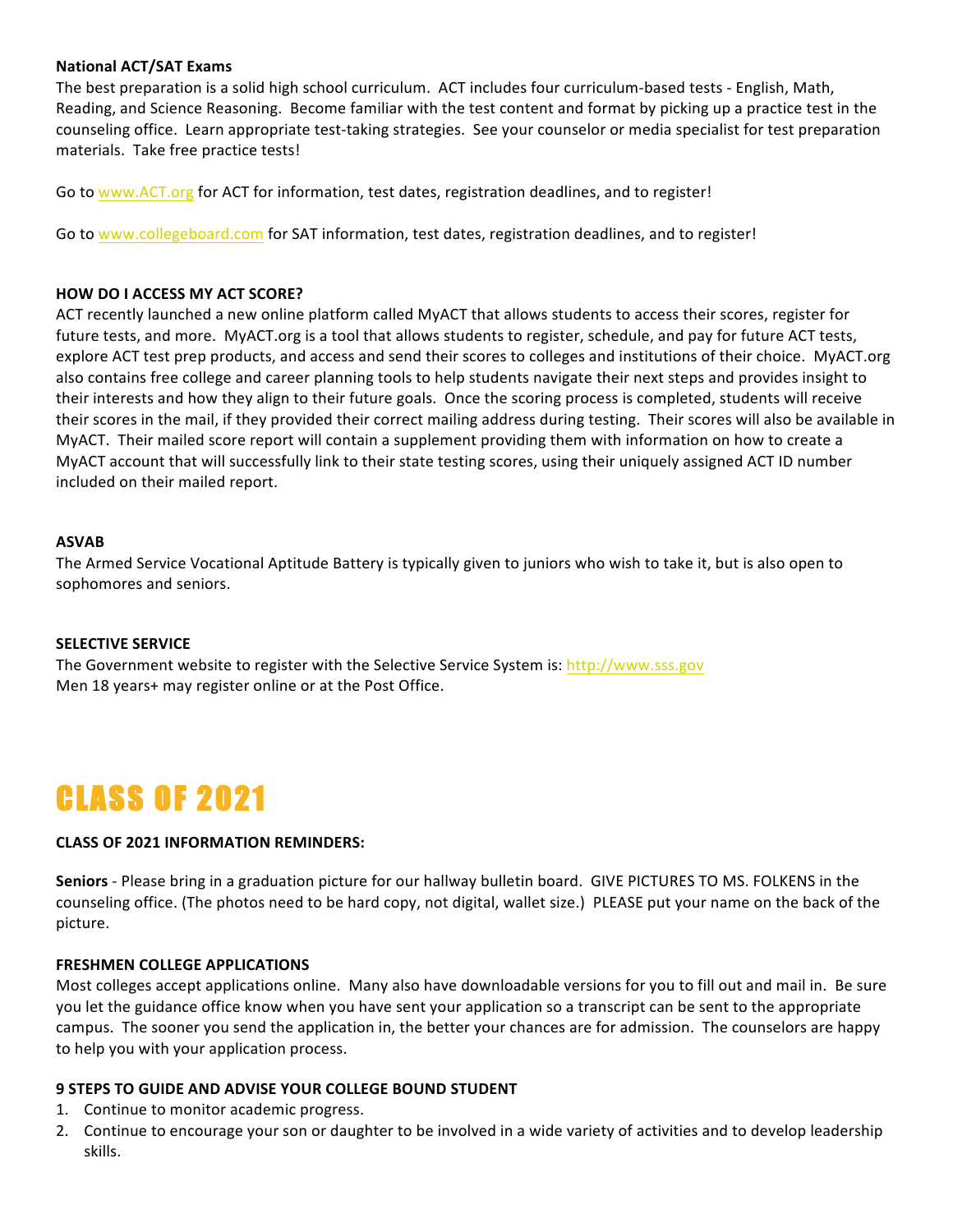- 3. Talk about college options.
- 4. Have your son/daughter register for the ACT (American College Test) and/or the SAT I (Scholastic Assessment Test) early in the spring.
- 5. Make college visits Many campuses have special tour days for high school students. Find them online.
- 6. Carefully select courses for the senior year.
- 7. Start investigating scholarships.
- 8. Keep track of activities and awards your child has received for future scholarship applications.
- 9. Help your son or daughter choose meaningful activities for the summer months.

### **LETTERS OF RECOMMENDATION**

You may need a letter of recommendation for certain college applications and scholarships. There is a form in the counseling office you can fill out which will highlight your specific accomplishments. When you need a recommendation from a staff person, you can give them a copy. The form gives the writers more information about you so that they can better personalize the letter. When asking for a recommendation, please be considerate and give the writer plenty of time to work it. Do not ask them the day before you need it.

# **SCHOLARSHIPS**

# The Local Scholarship Packets for the Class of 2021 are now available! Applications are due in the counseling office by 2:30 on Thursday, March 18!

The scholarship presentation was sent out via email to senior students and parents. A link to the scholarship presentation can also be found on the district website on the High School page – click on "Local Scholarship Form" We also have printed copies of the packets in the counseling office if you still need one! Stop by and grab one today!

All colleges have scholarships for students who have done well in high school. These are generally called President's Scholarship, Dean's Scholarship, or something similar. Contact the specific school or see Ms. Fingarson as soon as possible if you rank in the upper ten percent of your class. See Ms. Fingarson if you have any questions regarding scholarships or financial aid.

**St. Cloud Rox Project S.A.V.E. Foundation** – will be providing five individual scholarships, each in the amount of \$2,000. The Project S.A.V.E. scholarships are exclusive to senior students attending a Central Minnesota High School. The **deadline to apply is April 30, 2021.** Visit the scholarship page for more information! **https://www.roxprojectsavefoundation.org/2021-program-1**

Art Engelbrecht Natural Resources and Environmental Sciences Scholarship – a scholarship of approximately \$1,000 is awarded yearly to a Minnesota resident based on achievement, extracurricular activities, community involvement, leadership, service, and legacy. The scholarship is awarded to a student majoring in Natural Resources and Environmental Sciences. Natural Resources shall include, but not limited to, course studies in natural resources management, natural resources law enforcement, and natural resources aviation. Applicants are screened by committee. Applicants must be high school graduates, scheduled to graduate, or enrolled full time in an accredited College/University. Submitted applications must be received by March 19, 2021. Please mail to Viking Sportsmen, Inc. PO Box 301 Alexandria, MN 56308. Recipients are announced at our annual banquet. For the application and more information visit: www.vikingsportsmen.org

**Catch A Break Scholarship Program** - The Catch a Break!® Scholarship Program was established to assist highly motivated Minnesota residents who have faced challenges in life and learned from them, and are now enrolling for the first time in postsecondary education. Renewable Scholarships are offered for full-time study at an accredited public four-year college or university in Minnesota for the entire academic year. Applications are due on March 31, 2021. For more information, eligibility requirements, and to apply please visit: https://app.mykaleidoscope.com/scholarship/catchabreak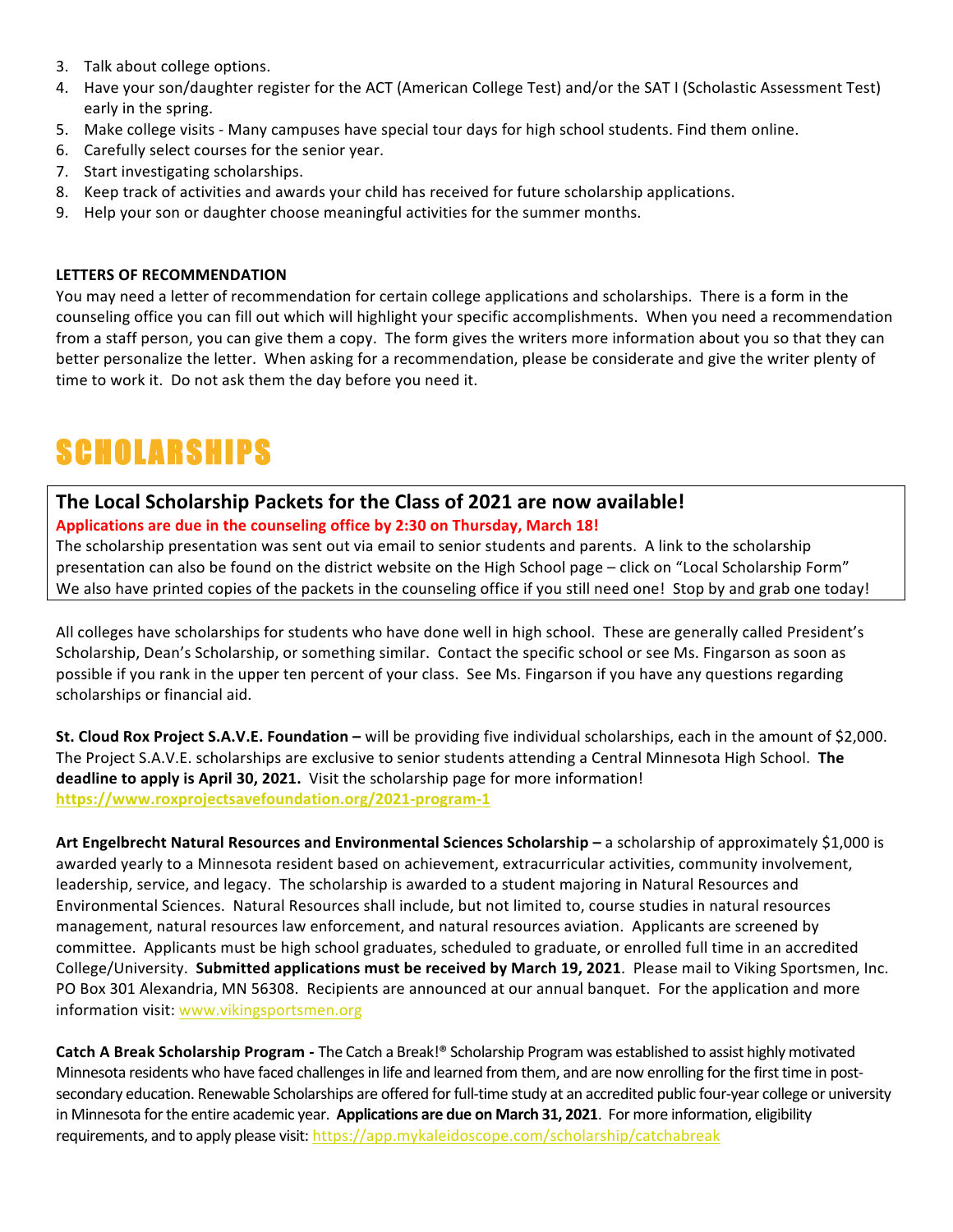Horatio Alger Scholarship Programs- specifically assists high school students who have faced and overcome great obstacles in their young lives. While many programs are directed primarily to recognizing academic achievement or leadership potential, the Horatio Alger Association seeks students who have exhibited determination, integrity, and perseverance in overcoming adversity, as well as have critical financial need. Students must be a U.S. Citizen and have a GPA or 2.0 or higher. For more information go to: https://scholars.horatioalger.org/scholarships/

**SAE Engineering** – is offering several scholarships to students who are enrolling in an engineering program. Applications are available online at www.sae.org. Application deadline is March 15, 2021.

Freedom Alliance Scholarship Fund – offers scholarships to seniors whose parents are disabled vets, were killed in action, or were classified at POW/MIA. Application information is available online at https://www.fascholarship.com/apply/. 

Young American Creative Patriot Art Contest- The first-place winner from each state competes for national awards totaling \$31,000. Any student in grades 9-12 who is enrolled in a public, private or parochial high school or home study program in the United States. Maximum student age of 18 at time of local entry. Student must be a U.S. citizen or U.S. national. Applicant does not have to be related to a VFW or VFW Auxiliary member to participate, but the student must attend school in the same state as the sponsoring VFW Auxiliary. Deadline is March 31, 2021. For more information visit: www.vfwauxillary.com

**SFM Foundation Scholarship**- SFM Foundation is a non-profit organization created to administer a scholarship program to benefit children of workers injured or killed in workrelated accidents. SFM Foundation is an affiliate of SFM Companies, a regional workers' compensation insurance group with headquarters in Bloomington, Minnesota, and is also an affiliate of Kids' Chance of America in Iowa and Minnesota. More information about the SFM Foundation scholarship program is available at www.sfmfoundation.com, application deadline is March 31, 2021.

**Marine Corps Scholarship Foundation**- provides scholarships to the children of Marines and Navy Corpsmen attending post-high school, undergraduate, and career technical education programs. Their scholarships are for students currently pursuing, or planning to pursue, an undergraduate degree or career-focused program. Scholarship awards are need-based, and every eligible applicant receives a scholarship. The scholarship application for the 2021-22 academic year will open on January 1, 2021, and will close on March 3, 2021. For more information visit: www.mcsf.org.

**Minnesota Association of Townships Scholarship Program**- The Minnesota Association of Townships (MAT) is proud to announce its 2021 Scholarship Program, which awards up to five \$2,000 scholarships to high school juniors. All students currently enrolled in the  $11^{th}$  grade and attending a Minnesota public, private, parochial high school, or a home-study program, are eligible for this program. Participants will submit a written essay on the topic of Land Use. Applications for the scholarship must be submitted by May 1, 2021. Winners will be chosen and notified by September 1 and invited to attend the Awards section of our Annual Conference in St. Cloud, Minnesota early September 2021. For more information, or to print off an application visit: www.mntownships.org and follow the MAT Scholarship link.

**Vietnam Veterans of America, Central MN Chapter 290 Scholarship Program –** This scholarship program will award two scholarships in the amount of \$750 each. It is intended for high school seniors who are descendants and/or relatives of veterans of the Vietnam War. The applicant or the veteran must be a permanent resident of the Central Minnesota geographic area. This is a paper scholarship and we have copies in the counseling office. Stop by and pick one up if interested! Or visit the website for more information: www.vvachapter290.org Application deadline is April 15, 2021.

# **Other Native American/Minority Scholarship Opportunities:**

The Minnesota Department of Education (MDE) Office of Indian Education - administers the Ethel Curry American Indian Leadership Scholarship (ECS), an annual award program that aids American Indian students in their pursuit of higher education opportunities. Awards generally range from \$1,000-\$4,000 per academic year, but may vary. Applications will be open March  $1-$ May 31, 2021. For more information visit: www.education.mn.gov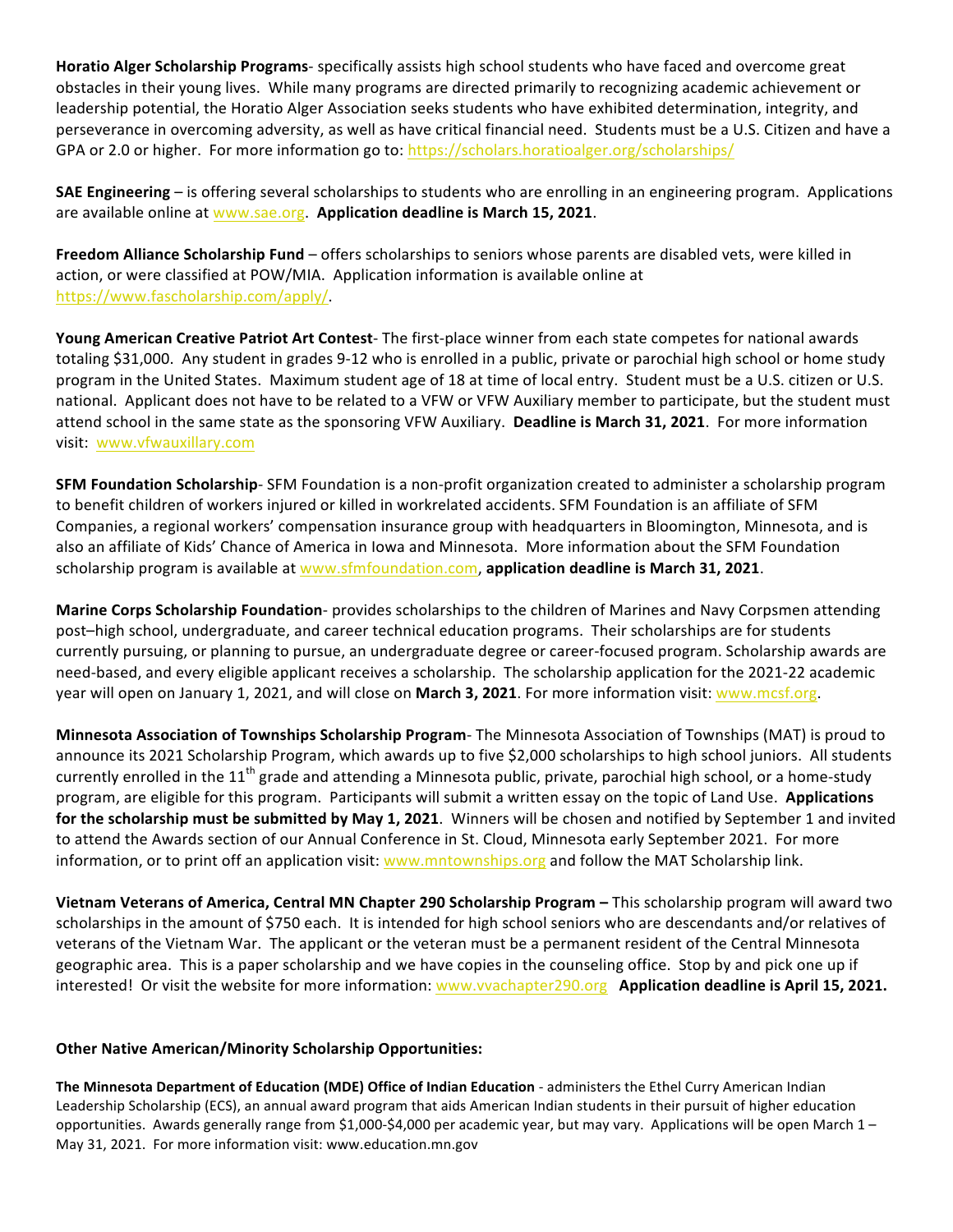**The Association of American Indian Affairs** - The Association on American Indian Affairs has been providing Native American student scholarships since 1947 and provides scholarships to undergraduate and graduate Native American students who are citizens/ members of their Tribal Nation – whether or not their Nation is recognized by the federal government. For more information visit: www.indian-affairs.org.

**American Indian Nurse Scholarship Awards-** The American Indian Nurse Scholarship Award Program (AINS) was started by the NSCDA in 1928 to give students of American Indian descent the opportunity to pursue careers in nursing. The students are expected to return to work among their people to help improve health care. Some students work on reservations, and others find employment in hospitals in areas largely populated by American Indians. Intended originally to benefit females only, the program has expanded to include males and the career goals now include not only nursing careers, but jobs in health care and health education, as well. The current goal is to grant a \$1,500 scholarship each semester, as long as the student remains in academic good standing. For more information visit: www.nscda.org/student-resources/scholarship-opportunities/.

Actuarial Diversity Scholarship- The Actuarial Diversity Scholarship promotes diversity within the profession through an annual scholarship program for Black/African American, Hispanic, Native North American and Pacific Islander students. The scholarship award recognizes and encourages the academic achievements of full-time undergraduate students pursuing a degree that may lead to a career in the actuarial profession. Scholarships range from \$1,000-\$4,000. For more information visit: www.actuarialfoundation.org.

AMS Minority Scholarships - The AMS Minority Scholarships will award funding to minority students who have been traditionally underrepresented in the sciences, especially Hispanic, Native American, and Black/African American students. Funding for the scholarships is provided by industry and through donations made by members to the AMS 100th Anniversary Program. The American Meteorological Society (AMS) is committed to, and benefits from the full and equitable participation of a diverse community. AMS is committed to advancing core values of diversity, inclusion, and equity across all aspects of the atmospheric, oceanic, and hydrologic sciences. For more information visit: www.ametsoc.org.

**American Indian College Fund** - Eligibility for these scholarships includes being an enrolled tribal member or descendant (at least one grandparent tribally enrolled), enrolling full-time in a public or non-profit college/university, and a minimum 2.0 GPA. For more information visit: www.collegefund.org.

Even more Native American scholarship opportunities are available in the counseling office, stop by and inquire if interested!

Be sure to check out the websites for additional scholarship information. There are scholarships from many different organizations and companies available to apply for. We will add more information about scholarships as they arrive.

\_\_\_\_\_\_\_\_\_\_\_\_\_\_\_\_\_\_\_\_\_\_\_\_\_\_\_\_\_\_\_\_\_\_\_\_\_\_\_\_\_\_\_\_\_\_\_\_\_\_\_\_\_\_\_\_\_\_\_\_\_\_\_\_\_\_\_\_\_\_\_\_\_\_\_\_\_\_\_\_\_\_\_\_\_\_\_\_\_\_\_\_\_\_\_\_\_\_

# TRANSCRIPTS

**Transcript Requests:** Let Ms. Folkens in the Counseling Office know where to send your transcript! Email: j.folkens@biglakeschools.org